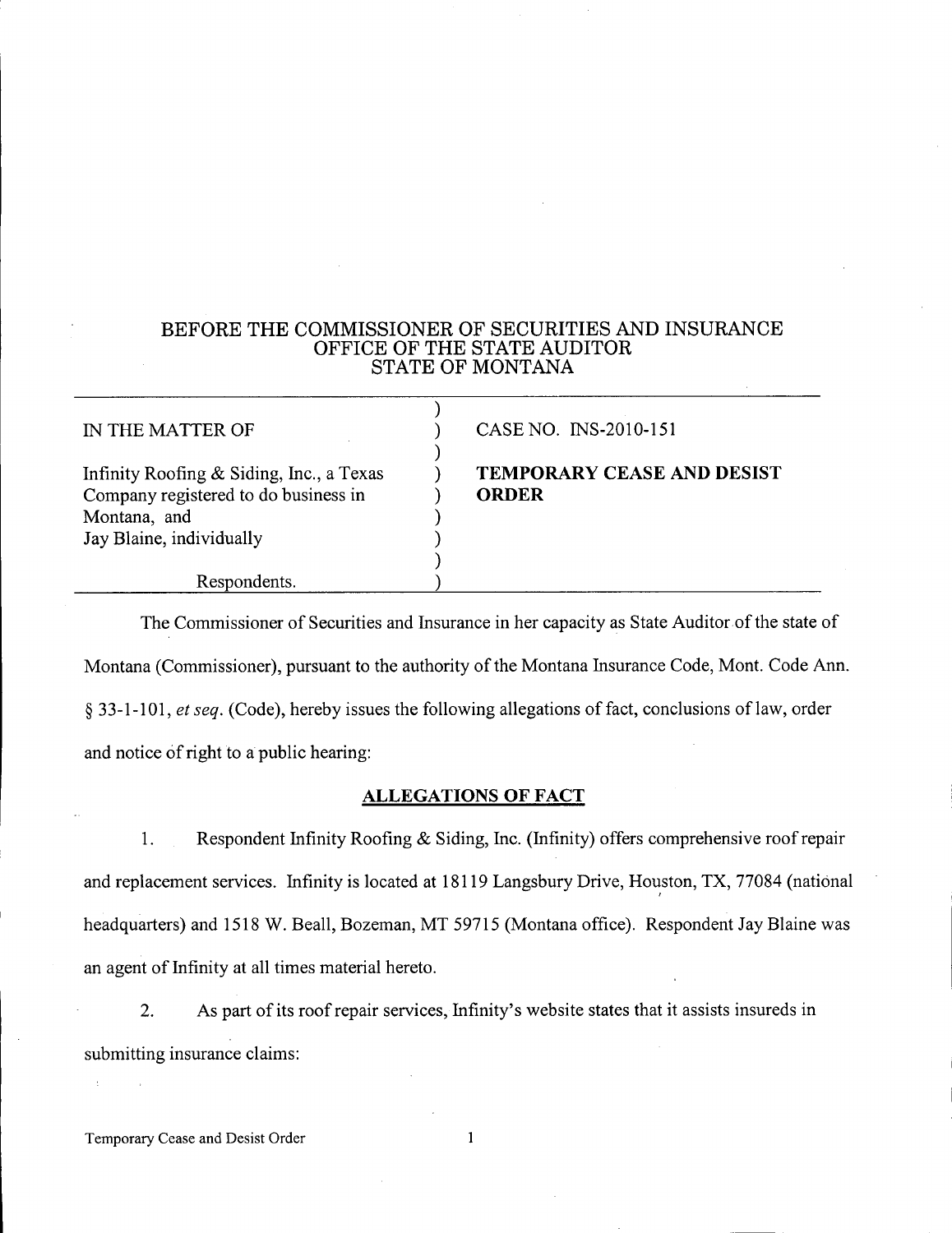Our estimators, many of them former insurance adjusters, are experienced in property insurance claims and can help you with the claims process, including representing you in the event of a disputed claim.

See Exhibit A. This website also offers free roof inspections and describes how Infinity works on the side of the insured because "the adjusters are representing the insurance companies."

3. Contracts issued by Infinity allow Infinity to serve as a claimant's agent in assisting, documenting and processing insurance claims.

4. In exchange for its services, the insureds assign Infinity any and all proceeds of their insurance benefits to secure payment of its services provided under the contract.

5. **If** the insured cancels the contract subsequent to the insurance approval, the insured must pay Infinity 15% of the proceeds received from the insurance company for its services in initiating the claim.

6. On or around October, November, and December 2010, the CSI spoke with adjusters, representatives at insurance companies, and insureds who identified business practices used by Infinity, including:

A. Representing to insureds Infinity was a preferred contractor with Traveler's Insurance (Traveler's).

B. Respondent Blaine told an insured that Traveler's contacted him directly to handle the insured's claim.

C. Respondent Blaine told an insured, identified herein as J.D., that Blaine completed a lot of Traveler's work and that Infinity used pre-set, standard rates so no bid was necessary. Respondent Blaine also told J.D. that Traveler's would pay 100% of J.D. 's claim and the claim amount was already pre-charged to Traveler's.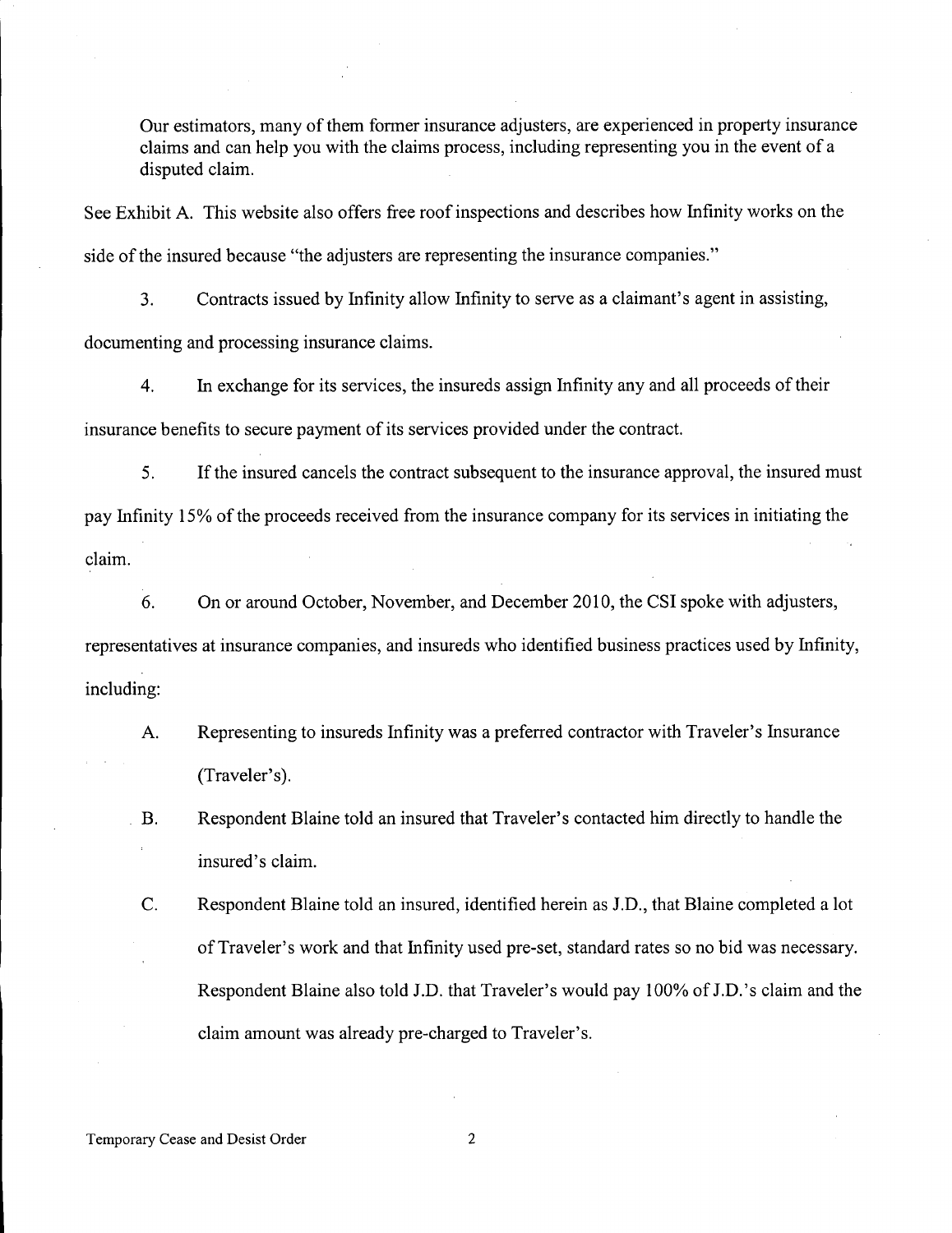7. Traveler's adjuster David Abbott spoke with Respondent Blaine while seeking a second opinion on roof repair versus roof replacement for a commercial building in Bozeman, Montana. Adjuster Abbott indicated to the CSI Infinity was not a preferred contractor with Traveler's and certainly had not handled a lot of work for Traveler's in Montana.

8. Infinity is not licensed by the state of Montana to transact insurance business in any capacity. Respondent Blaine is not licensed to perform adjusting services nor is he licensed as an insurance consultant in the state of Montana.

### **CONCLUSIONS OF LAW**

1. The Commissioner has jurisdiction over this matter pursuant to Mont. Code Ann. S 33- *1-101, et seq.*

2. Montana Code Annotated  $\S$  33-17-102(9) defines "Individual" as a natural person.

3. Respondent Blaine is an "Individual" as defined by Mont. Code Ann. S 33-17-102(9).

4. Montana Code Annotated  $\S$  33-1-202(3) defines "Person" as an individual, insurer, company, association, organization, partnership, business trust, corporation, or any other legal entity. Montana Code Annotated  $\S 33-17-102(19)$  defines "Person" as an individual or business entity.

5. Respondents Infinity and Blaine are "Person[s]" as defined by Mont. Code Ann. §§ 33-1-202(3) and 33-17-102(19).

6. Montana Code Annotated. S **33-17-102(20)** defines "Public adjuster" as an adjuster employed by and representing the interest of the insured.

7. Respondent Blaine is a "Public adjuster" as defined by Mont. Code Ann. S 33-17- 102(20) because he represents the interest of the insured during the claims process and requires an assignment of insurance proceeds for these services, including proceeds if Infinity does no work on the roof.

Temporary Cease and Desist Order 3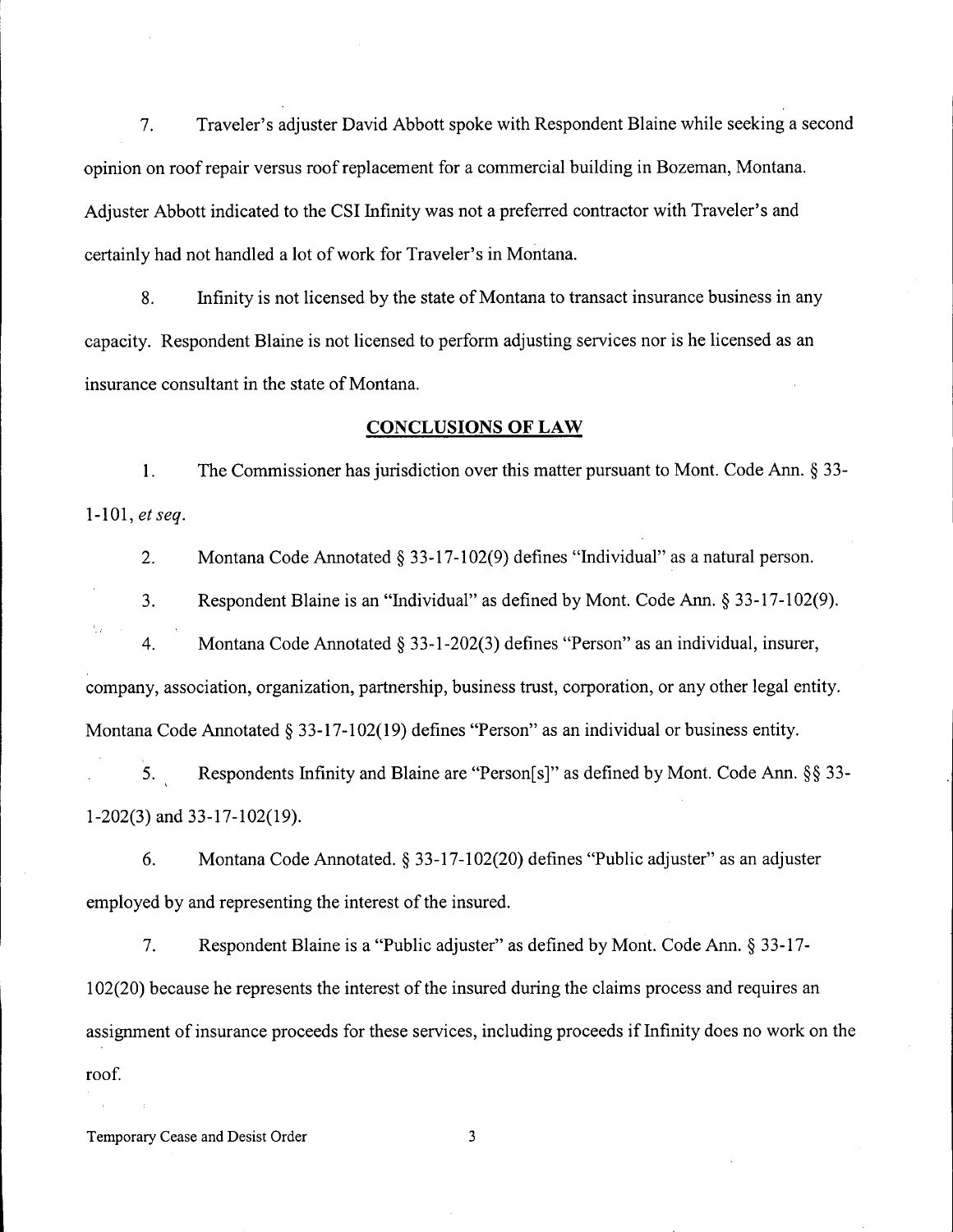8. Pursuant to Mont. Code Ann. S 33-17-301, an individual may not act as or purport to be an adjuster unless licensed by the Commissioner.

9. Respondent Blaine violated Mont. Code Ann. S 33-17-301 by acting as an unlicensed public adjuster as Infinity's agent.

10. Montana Code Annotated  $\S$  33-17-102(6) defines "Consultant" as an individual who makes recommendations or gives advice regarding an insurance policy, for a fee.

11. Respondents Blaine is a "Consultant" as defined by Mont. Code Ann. S 33-17-102(9) because he recommends insureds file insurance claims and collects insurance proceeds for these recommendations.

12. Pursuant to Mont. Code Ann.  $\S 33-17-502(2)$ , a person may not evaluate any insurance policy or give advice with regard to any insurance policy and receive a fee for these services, without having a consultant license.

13. Respondents Infinity and Blaine violated Mont. Code Ann. S 33-17-502(2) by evaluating insurance policies and giving insurance advice to insureds without a consultant's license.

14. Respondents Infinity and Blaine violated Mont. Code Ann. S 33-17-502(6) by collecting a payment for their work with insurance companies by receiving compensation when an insured severs the contract after an agreement has been reached with insurance companies.\

## **ORDER**

Pursuant to Mont. Code Ann. § 33-1-318, it appears to the Commissioner that the above-named Respondents committed acts constituting violations of the Code, including acts constituting acting as unlicensed adjusters and consultants as well as insurance fraud. Therefore, the Commissioner hereby orders Respondents to cease and desist any actions or activity wherein Respondents act in violation of the Montana Insurance Code.

Temporary Cease and Desist Order 4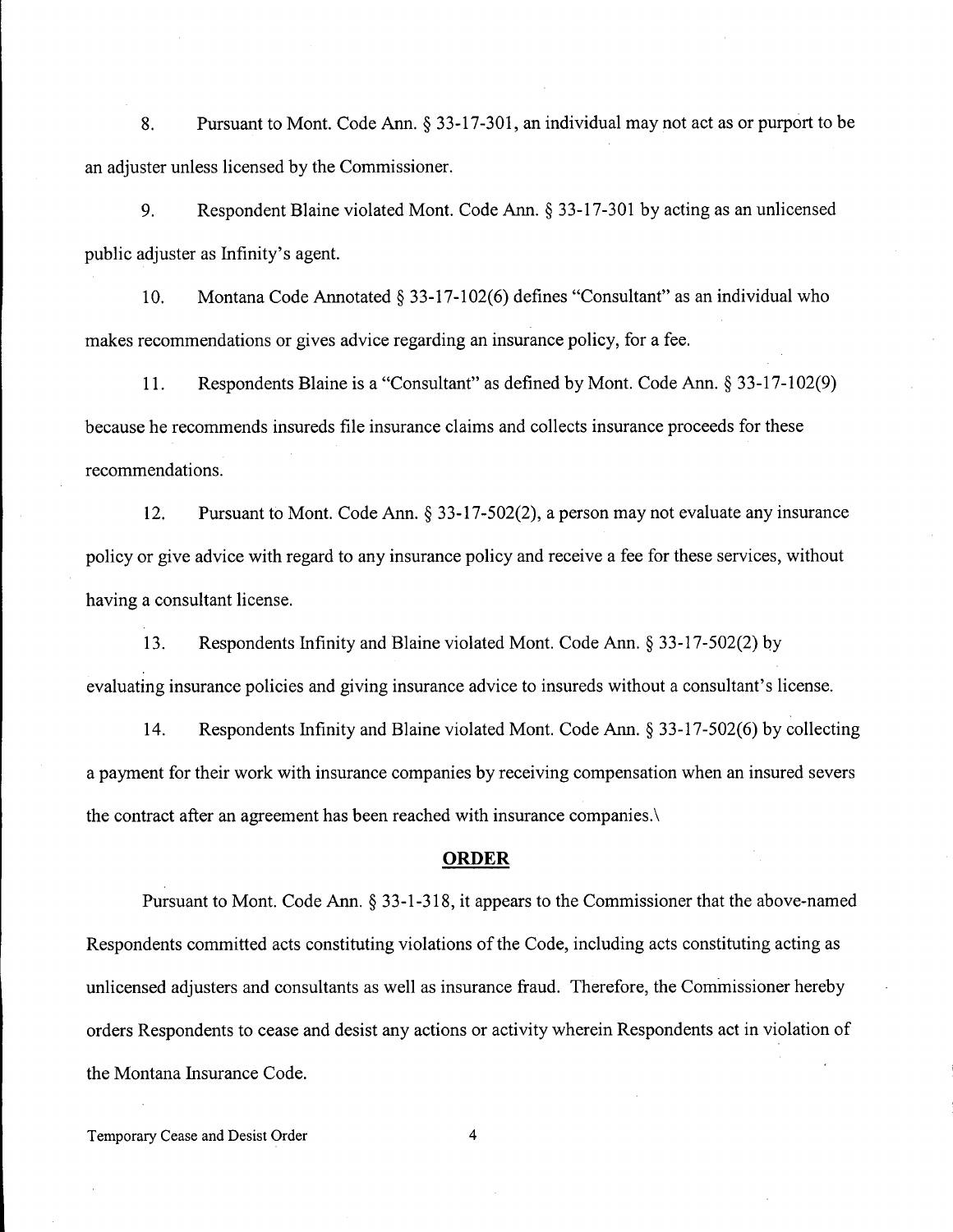#### **NOTICE**

Respondents are notified that the Commissioner has issued this order temporarily ordering them to cease and desist violating the Code. If Respondents wish to contest the allegations herein, they shall make a written request for a hearing to Brett O'Neil of this office within 15 days of receipt of this order. The hearing shall then be held within 30 days of the Commissioner's receipt of the hearing request unless otherwise agreed by the parties. If no hearing is requested within 15 days of receipt of this order by Respondents, and the Commissioner orders none, this Cease and Desist Order shall become permanent.

Should Respondents request a hearing, they have the right to be accompanied, represented and advised by counsel. If the Respondents' counsel has not been admitted to the practice of law in the State of Montana, he or she must comply with the requirements of *Application of American Smelting and Refining Co.,* 164 Mont. 139,520 P.2d 103 (1973), and *Montana Supreme Court Comm 'n on the Unauthorized Practice of Law* v. 0*'Neil,* <sup>2006</sup> MT 284, <sup>334</sup> Mont. 311, <sup>147</sup> P.3d 200.

DATED this  $\int_0^{\Lambda} \gamma_{\text{day}}^3$  of January, 2011.

MONICA J. LINDEEN Commissioner of Securities and Insurance

Grent W Mood

 $BY:$ Deputy Insurance Commissioner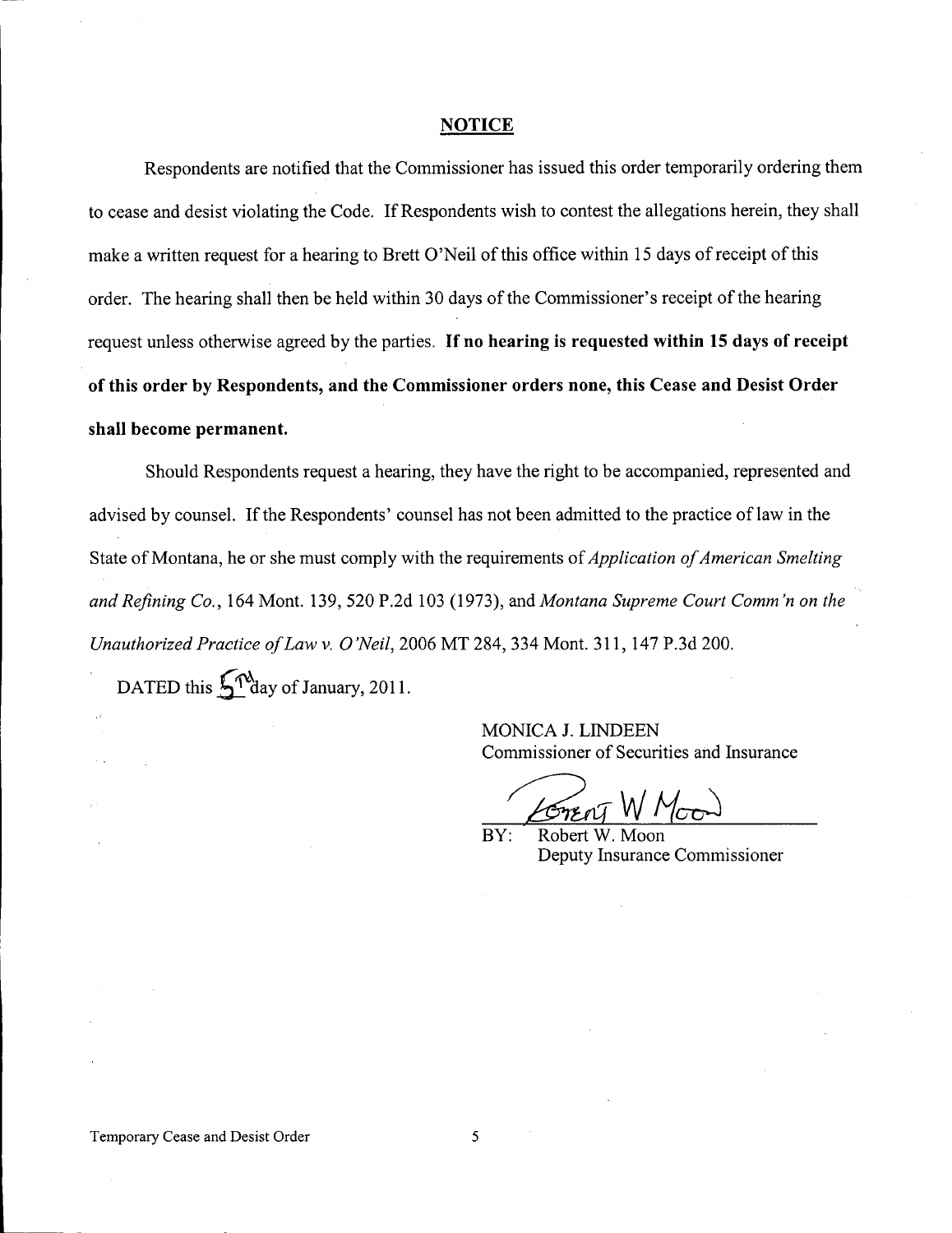# CERTIFICATE OF SERVICE

I hereby certify that a true and accurate copy of the foregoing was served on the  $\sqrt{2}$  day of January, 2011, by US mail, certified, first-class postage paid, to the following:

Infinity Roofing and Siding, Inc. 1518 W. Beall Bozeman, MT 59715

Jay Blaine 1518 W. Beall Bozeman, MT 59715